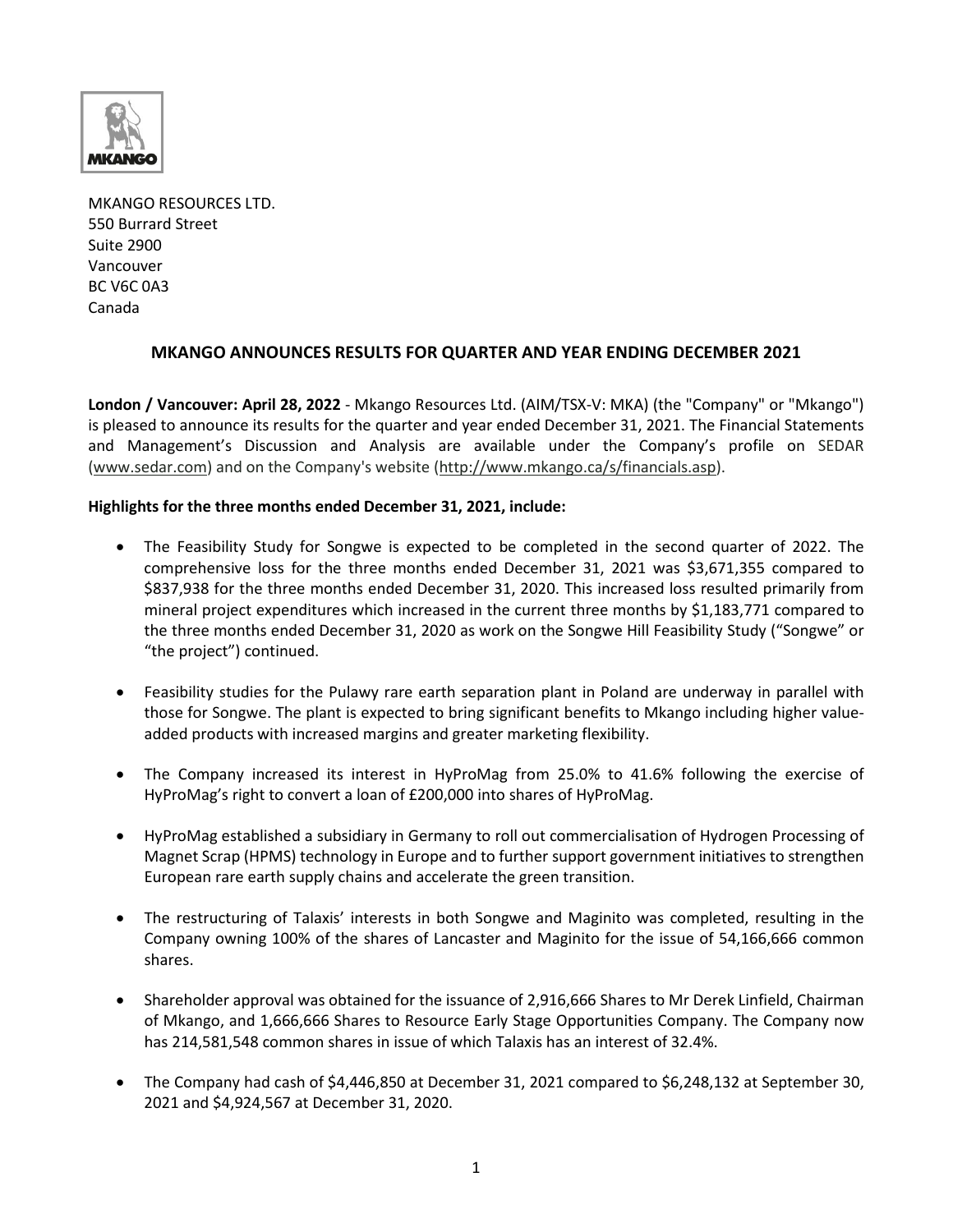#### **Market Abuse Regulation (MAR) Disclosure**

The information contained within this announcement is deemed by the Company to constitute inside information as stipulated under the Market Abuse Regulations (EU) No. 596/2014 ('MAR') which has been incorporated into UK law by the European Union (Withdrawal) Act 2018. Upon the publication of this announcement via Regulatory Information Service, this inside information is now considered to be in the public domain.

#### **About Mkango Resources Limited**

Mkango's corporate strategy is to develop new sustainable primary and secondary sources of neodymium, praseodymium, dysprosium and terbium to supply accelerating demand from electric vehicles, wind turbines and other clean technologies. This integrated Mine, Refine, Recycle strategy differentiates Mkango from its peers, uniquely positioning the Company in the rare earths sector.

Mkango is developing Songwe Hill in Malawi with a Feasibility Study nearing completion. Malawi is known as "The Warm Heart of Africa", a stable democracy with existing road, rail and power infrastructure, and new infrastructure developments underway.

In parallel, Mkango and Grupa Azoty PULAWY, Poland's leading chemical company and the second largest manufacturer of nitrogen and compound fertilizers in the European Union, have agreed to work together towards development of a rare earth Separation Plant at Pulawy in Poland. The Separation Plant will process the purified mixed rare earth carbonate produced at Songwe.

Through its ownership of Maginito [\(www.maginito.com\)](http://www.maginito.com/), Mkango is also developing green technology opportunities in the rare earths supply chain, encompassing neodymium (NdFeB) magnet recycling as well as innovative rare earth alloy, magnet, and separation technologies. Maginito holds a 42% interest in UK rare earth (NdFeB) magnet recycler, HyProMag [\(www.hypromag.com\)](http://www.hypromag.com/) with an option to increase its interest to 49%.

Mkango also has an extensive exploration portfolio in Malawi, including the Mchinji rutile exploration project, the Thambani uranium-tantalum-niobium-zircon project and Chimimbe nickel-cobalt project.

For more information, please visit www.mkango.ca

### **Cautionary Note Regarding Forward-Looking Statements**

This news release contains forward-looking statements (within the meaning of that term under applicable securities laws) with respect to Mkango, its business, HyProMag, the Separation Plant and Songwe. Generally, forward looking statements can be identified by the use of words such as "plans", "expects" or "is expected to", "scheduled", "estimates" "intends", "anticipates", "believes", or variations of such words and phrases, or statements that certain actions, events or results "can", "may", "could", "would", "should", "might" or "will", occur or be achieved, or the negative connotations thereof. Readers are cautioned not to place undue reliance on forward-looking statements, as there can be no assurance that the plans, intentions or expectations upon which they are based will occur. By their nature, forward-looking statements involve numerous assumptions, known and unknown risks and uncertainties, both general and specific, that contribute to the possibility that the predictions, forecasts, projections and other forward-looking statements will not occur, which may cause actual performance and results in future periods to differ materially from any estimates or projections of future performance or results expressed or implied by such forward-looking statements. Such factors and risks include, without limiting the foregoing, governmental action relating to COVID-19, COVID-19 and other market effects on global demand and pricing for the metals and associated downstream products for which Mkango is exploring, researching and developing, factors relating the development of the Separation Plant, including the outcome and timing of the completion of the feasibility studies, cost overruns, complexities in building and operating the Separation Plant, changes in economics and government regulation, the positive results of a feasibility study on Songwe Hill and delays in obtaining financing or governmental approvals for, and the impact of environmental and other regulations relating to, Songwe Hill and the Separation Plant. The forward-looking statements